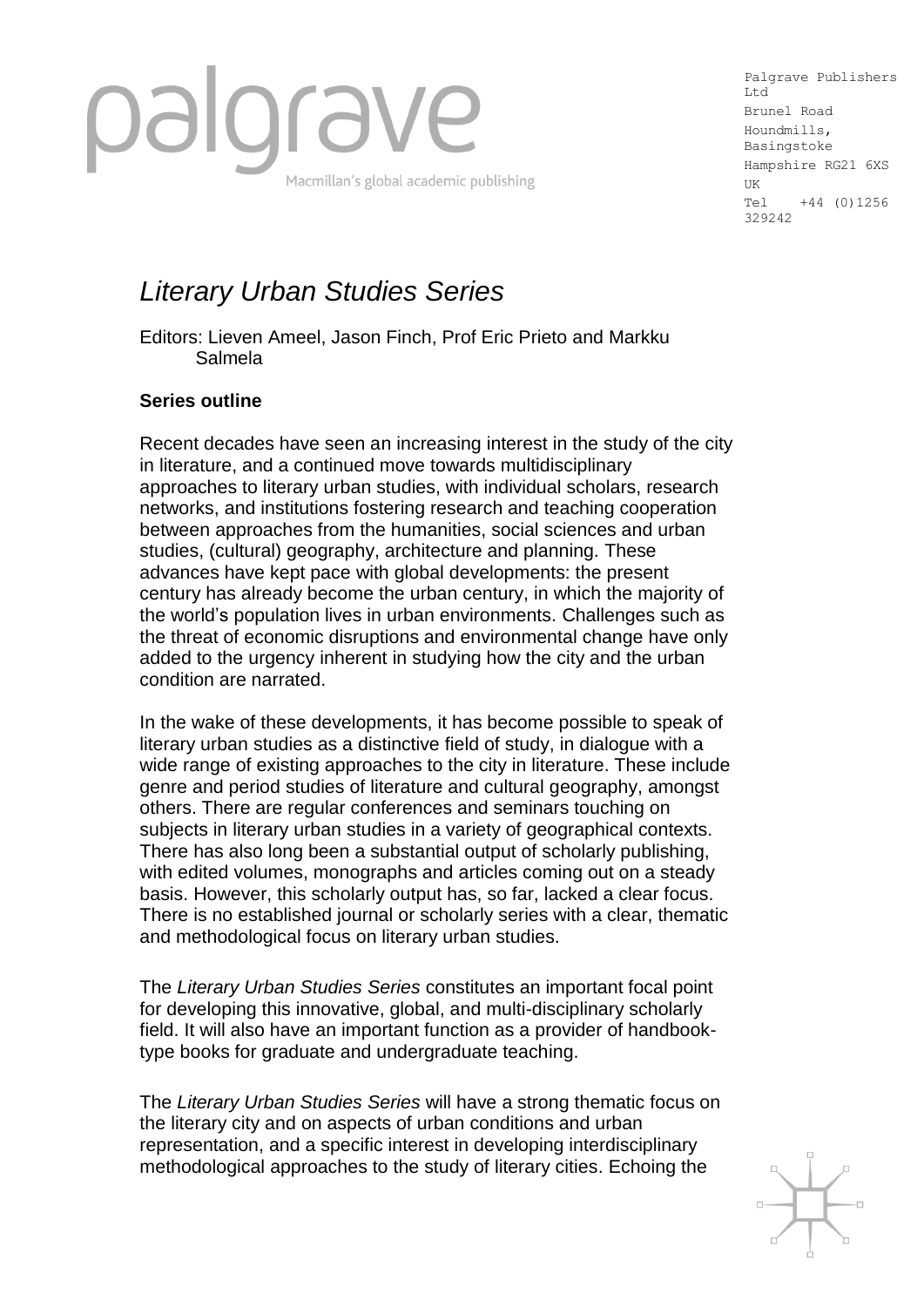Russian formalist interest in *literaturnost* or literariness, the *Literary Urban Studies Series* will emphasize the "citiness" of its study object – the elements that are specific to the city and the urban condition, and an awareness of what this "citiness" brings to the source material and what it implies in terms of methodological avenues of inquiry. Such elements include but are not confined to the simultaneity, contingency and palimpsestic nature often associated with city experiences in modernist literature. A focus on "citiness" in literature takes into account the density, diversity, and size dimensions of the urban condition that are foregrounded in classical urban studies, but also the more recent interest in function, scale, and the interrelationality of cities. City literature is seen as relating to actual cities on a range of different levels. City literature can function, for example, as a response to material cities, as a semi-autonomous aesthetic construct, and as an active shaper of how we think and talk of cities, their everyday life, their problematics, planning and development.

Titles in the series will include both monographs and collections of essays devoted to literary criticism and theory of the city and literature. The books' primary focus on cities and fiction will allow the inclusion of perspectives from related fields such as urban history, urban planning, and cultural geography. All titles will be written in English. The series does not set a limit in time or space on the source material. Interdisciplinary in approach and global in range, the series will be actively commissioning and soliciting works that can speak to an international and cross-disciplinary audience.

### **Methodology, with a specific focus on interdisciplinarity**

A key area for the publications in this series is the development of methodologies of literary urban studies. The focus is on interdisciplinary approaches and the applicability of research and analytical methods from a range of academic disciplines to diverse research contexts. Some titles in the series will apply approaches from sociological or cultural geographical research to literary narratives of the city. In others, the move will be in the opposite direction, with the application of literary and narratological methods to narrative sources from urban planning or urban studies. Developing methodologies for a critical use of literary sources in the field of urban history and geography will be an important focal point for the series.

The series sees its focus on developing interdisciplinary methodologies not in terms of an exclusive set of methods – instead, it wants to foster an open and critical dialogue about the methods and sources used to examine literary cities in a wide range of existing academic fields. The series welcomes approaches from various disciplines such as urban studies, sociology, cultural geography, urban history, and the history of architecture and design, while keeping a topical focus on cities and the urban experience, and on the investigation of the "citiness" of city